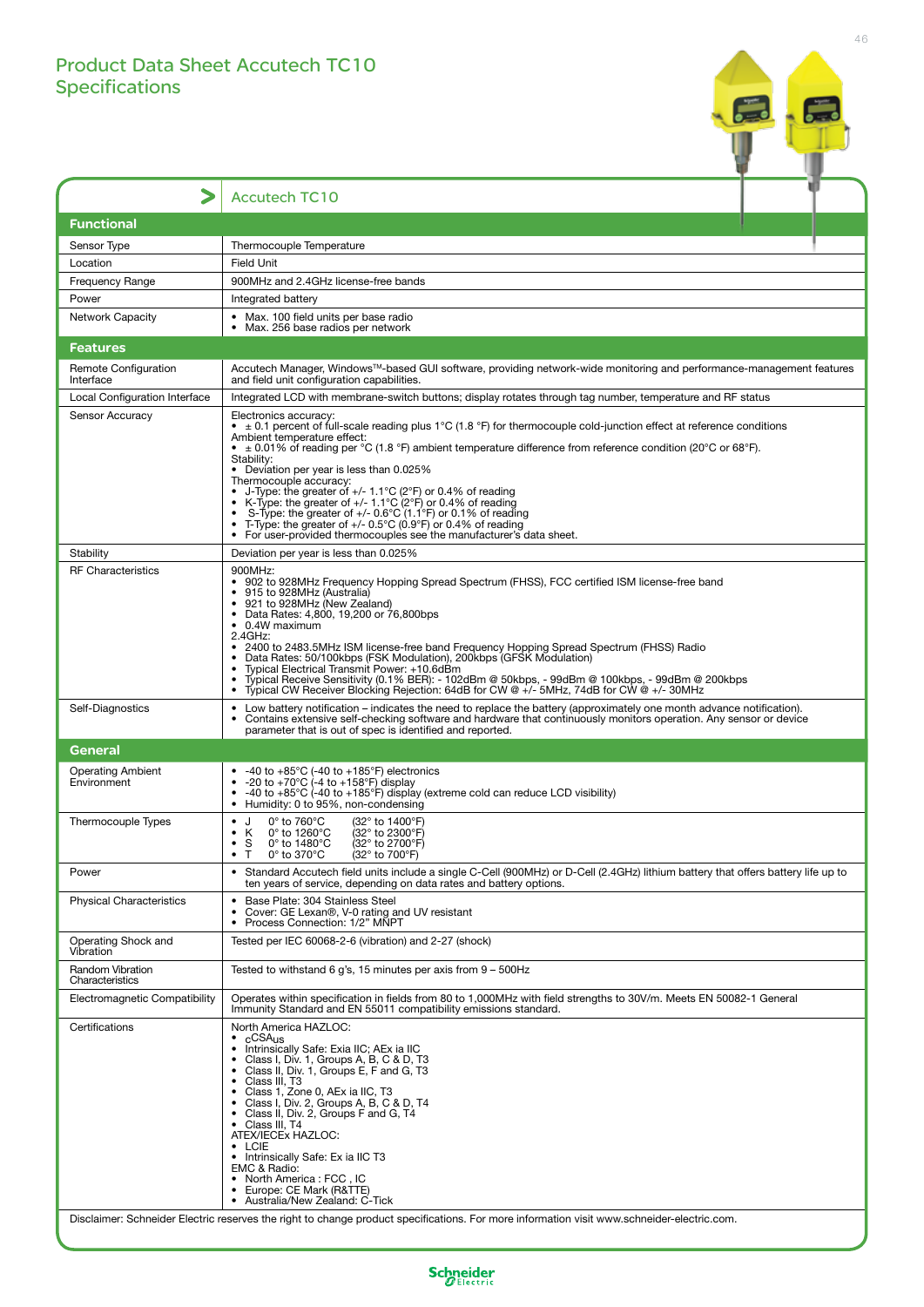## Product Data Sheet Accutech TC10 Model Code

|                                                          | TBUATCTJPN00A0N000 represents a typical part number.                                                                                                                          |
|----------------------------------------------------------|-------------------------------------------------------------------------------------------------------------------------------------------------------------------------------|
| <b>Model</b>                                             | <b>Type</b>                                                                                                                                                                   |
| <b>TBUATC</b>                                            | Wireless Thermocouple Field Unit                                                                                                                                              |
| Code                                                     | <b>Select: RF Module Type</b>                                                                                                                                                 |
| T                                                        | 902MHz - 928MHz band (FCC / IC)                                                                                                                                               |
| D                                                        | 915MHz - 928MHz band (Australia)                                                                                                                                              |
| N                                                        | 915MHz - 921MHz band (New Zealand)                                                                                                                                            |
| F                                                        | 2.4GHz band                                                                                                                                                                   |
| Code                                                     | <b>Select: Certifications</b>                                                                                                                                                 |
| J                                                        | Intrinsically Safe Protection<br>CSA – see product data sheet for certification details                                                                                       |
| Q                                                        | ATEX & IECEx - see product data sheet for certification details                                                                                                               |
| Code                                                     | <b>Select: Housing &amp; Battery Pack</b>                                                                                                                                     |
| P                                                        | NEMA4 Polycarbonate Housing with 1 Cell (Available with Intrinsically Safe Rating)                                                                                            |
| Code                                                     | <b>Select: Future Option</b>                                                                                                                                                  |
| N                                                        | None                                                                                                                                                                          |
| Code                                                     | Select: Integral Antenna or Cable & Connector Interface                                                                                                                       |
| 00                                                       | Integral Antenna with Antenna Cover, the 2.4GHz NEMA4 unit also comes with an external antenna connector                                                                      |
| 01                                                       | For 900MHz RF Module Systems - or - the 2.4GHz in a NEMA4X Aluminum Housing<br>External YAGI Antenna, 6db, attached to base of unit (not available with 2.4GHz RF NEMA4 unit) |
| 10                                                       | 10ft. (3.01m) cable with N-Male connector for remote antenna configurations (not available with 2.4GHz RF NEMA4 unit)                                                         |
| 25                                                       | 25ft. (7.62m) cable with N-Male connector for remote antenna configurations (not available with 2.4GHz RF NEMA4 unit)                                                         |
| Code                                                     | Select: Sensor Mounting (Remotely mounted T/C options provide connections for 2 T/C)                                                                                          |
| S                                                        | Integrated T/C (Requires selection of Type, Fitting and Probe length below)                                                                                                   |
| Α                                                        | Remotely mounted T/C - No junction box, exposed lead wires (T/C & Bracket not included)                                                                                       |
| В                                                        | Remotely mounted T/C - c/w NEMA4 Aluminum rear entry junction box (T/C & Bracket not included)                                                                                |
| D                                                        | Remotely mounted T/C - c/w NEMA4X Stainless Steel rear entry junction box (T/C & Bracket not included)                                                                        |
| Code                                                     | <b>Select: Thermocouple Type</b>                                                                                                                                              |
| 0                                                        | No Thermocouple (Purchased separately - TC10 supports Type B, C, E, J, K, L, N, R, S, T and U)                                                                                |
| 1                                                        | J Type                                                                                                                                                                        |
| 2                                                        | K Type                                                                                                                                                                        |
| 3                                                        | S Type                                                                                                                                                                        |
| 4                                                        | T Type                                                                                                                                                                        |
| Code                                                     | <b>Select: Fitting</b>                                                                                                                                                        |
| N                                                        | No Thermocouple (Purchased separately – junction box provided for field termination)                                                                                          |
| в                                                        | Spring loaded fitting (Customer to install in thermowell)                                                                                                                     |
| D                                                        | Direct-insertion welded                                                                                                                                                       |
| Code                                                     | Select: Probe Length - 0.5 inch increments only                                                                                                                               |
| 000                                                      | No Thermocouple (Purchased separately)                                                                                                                                        |
| XXX<br>Consult Accossories Section for mounting brackets | Enter Required Probe length XX . X inches as XXX (no decimal point) - contact factory for > 9 inches                                                                          |

onsult Accessories Section for mounting brackets